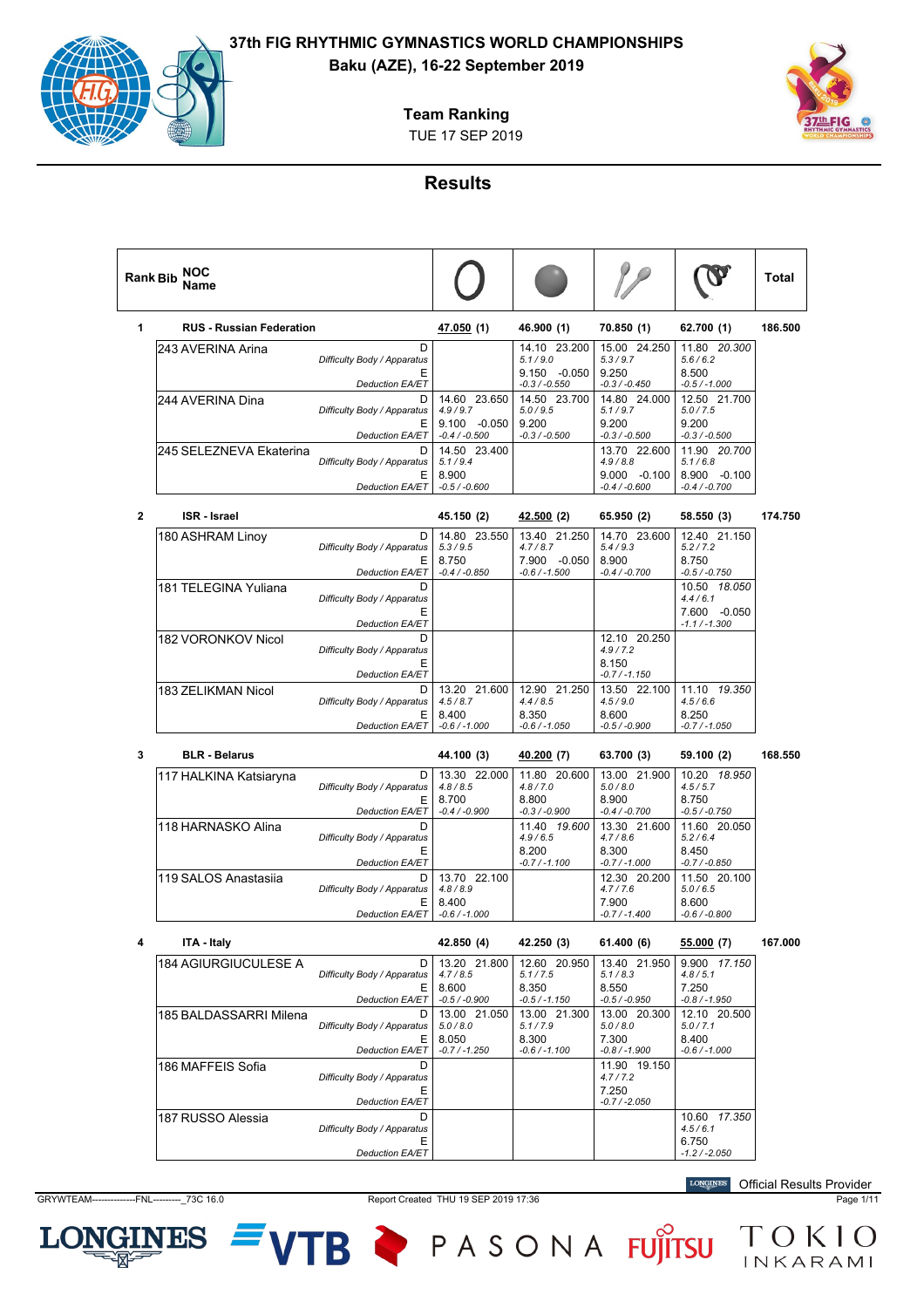

TUE 17 SEP 2019 **Team Ranking**

### **Results**

| <b>Rank Bib</b> | NOC<br>Name                           |                                                                 |                                                       |                                                       |                                                              |                                                               | Total   |
|-----------------|---------------------------------------|-----------------------------------------------------------------|-------------------------------------------------------|-------------------------------------------------------|--------------------------------------------------------------|---------------------------------------------------------------|---------|
| 5               | <b>UKR - Ukraine</b>                  |                                                                 | 41.150 (7)                                            | <u>41.450</u> (5)                                     | 63.100 (4)                                                   | 58.000 (4)                                                    | 166.850 |
|                 | 265 NIKOLCHENKO Vlada                 | D<br>Difficulty Body / Apparatus<br>Ε<br><b>Deduction EA/ET</b> | 13.00 20.450<br>5.5 / 7.5<br>7.450<br>$-0.6 / -1.950$ | 12.80 21.400<br>4.8/8.0<br>8.600<br>$-0.4 / -1.000$   | 14.60 23.450<br>6.2 / 8.4<br>8.850<br>$-0.4 / -0.750$        | 12.50 21.150<br>6.0 / 6.5<br>8.650<br>$-0.5 / -0.850$         |         |
|                 | 266 MELESHCHUK Yeva                   | D<br>Difficulty Body / Apparatus<br>Ε<br>Deduction EA/ET        |                                                       |                                                       | 12.80 20.450<br>5.5/7.3<br>7.650<br>-0.9 / -1.450            | 11.10 18.450<br>6.1/5.0<br>7.350<br>$-1.0 / -1.650$           |         |
|                 | 267 POHRANYCHNA Khrystyna             | D<br>Difficulty Body / Apparatus<br>Ε<br>Deduction EA/ET        | 12.90 20.700<br>4.9/8.0<br>7.800<br>$-1.1 / -1.100$   | 12.30 20.050<br>5.0 / 7.3<br>7.750<br>$-1.0 / -1.250$ | 13.00 19.200<br>4.9/8.1<br>$6.300 -0.100$<br>$-1.0 / -2.700$ | 10.60 18.400<br>5.0 / 5.6<br>7.800<br>$-0.9 / -1.300$         |         |
| 6               | <b>BUL - Bulgaria</b>                 |                                                                 | 42.000 (5)                                            | 40.950 (6)                                            | 62.050 (5)                                                   | <u>57.100</u> (5)                                             | 164.250 |
|                 | 124 KALEYN Boryana                    | D<br>Difficulty Body / Apparatus<br>Ε<br><b>Deduction EA/ET</b> | 13.30 21.600<br>5.0 / 8.3<br>8.300<br>$-0.6 / -1.100$ | 13.10 21.450<br>5.2 / 7.9<br>8.350<br>$-0.5 / -1.150$ | 13.20 21.350<br>5.1/8.1<br>8.150<br>$-0.6 / -1.250$          | 10.60 19.050<br>5.2/5.4<br>8.450<br>$-0.5 / -1.050$           |         |
|                 | 125 TASEVA Katrin                     | D<br>Difficulty Body / Apparatus<br>Ε<br><b>Deduction EA/ET</b> | 12.50 20.400<br>4.8 / 7.7<br>7.900<br>$-0.8 / -1.300$ | 12.00 19.500<br>4.8/7.2<br>7.500<br>$-0.8 / -1.700$   | 12.70 20.400<br>5.1 / 7.6<br>7.700<br>$-1.0 / -1.300$        | 10.90  18.800<br>5.0 / 5.9<br>8.050 -0.150<br>$-0.7 / -1.250$ |         |
|                 | 126 VLADINOVA Neviana                 | D<br>Difficulty Body / Apparatus<br>Ε<br><b>Deduction EA/ET</b> |                                                       |                                                       | 12.00 20.300<br>5.0 / 7.0<br>8.300<br>$-0.8 / -0.900$        | 10.90 19.250<br>5.1/5.8<br>8.350<br>$-0.6 / -1.050$           |         |
| 7               | <b>USA - United States of America</b> |                                                                 | 41.700 (6)                                            | 41.600 (4)                                            | 60.200 (7)                                                   | 55.200 (6)                                                    | 163.150 |
|                 | 268 FEELEY Camilla                    | D<br>Difficulty Body / Apparatus<br>Ε<br><b>Deduction EA/ET</b> |                                                       |                                                       | 10.70 18.350<br>4.3/6.4<br>7.650<br>$-0.8 / -1.550$          | 9.800 17.200<br>4.7/5.1<br>7.400<br>$-0.8 / -1.800$           |         |
|                 | 269 GRISKENAS Evita                   | D<br>Difficulty Body / Apparatus<br>Ε<br><b>Deduction EA/ET</b> | 12.90 21.000<br>5.2 / 7.7<br>8.100<br>$-0.7 / -1.200$ | 12.60 21.200<br>4.8/7.8<br>8.600<br>$-0.5 / -0.900$   | 12.40 20.700<br>5.0 / 7.4<br>8.300<br>$-0.6 / -1.100$        | 10.50 18.600<br>4.9/5.6<br>8.100<br>-0.6 / -1.300             |         |
|                 | 270 ZENG Laura                        | D<br>Difficulty Body / Apparatus<br>Ε<br><b>Deduction EA/ET</b> | 12.80 20.700<br>4.6/8.2<br>7.900<br>$-0.9 / -1.200$   | 12.00 20.400<br>4.4 / 7.6<br>8.400<br>$-0.6 / -1.000$ | 12.60 21.150<br>4.6 / 8.0<br>8.550<br>$-0.5 / -0.950$        | 11.00 19.400<br>4.8/6.2<br>8.400<br>$-0.6 / -1.000$           |         |
| 8               | JPN - Japan                           |                                                                 | 41.050 (8)                                            | 39.200 (8)                                            | 58.925 (8)                                                   | 42.050 (26)                                                   | 157.475 |
|                 | 188 KITA Sumire                       | D<br>Difficulty Body / Apparatus<br>Ε<br>Deduction EA/ET        |                                                       |                                                       | 11.90 19.175<br>4.6/7.3<br>7.275<br>$-1.3 / -1.425$          | 7.300 14.450<br>3.3/4.0<br>7.200 -0.050<br>$-1.1 / -1.700$    |         |
|                 | 189 MINAGAWA Kaho                     | D<br>Difficulty Body / Apparatus<br>Е<br>Deduction EA/ET        | 12.70 20.950<br>4.3/8.4<br>8.250<br>$-0.6 / -1.150$   | 12.20 20.300<br>4.2 / 8.0<br>8.100<br>$-0.6 / -1.300$ | 12.10 20.450<br>4.3 / 7.8<br>8.350<br>$-0.6 / -1.050$        | 9.300<br>1.900<br>0.0 / 1.9<br>7.400<br>$-0.9 / -1.700$       |         |
|                 | 190 OIWA Chisaki                      | D<br>Difficulty Body / Apparatus<br>Ε                           | 12.30 20.100<br>4.5 / 7.8<br>7.800<br>$-0.8 / -1.400$ | 11.60 18.900<br>4.6 / 7.0<br>7.300                    | 12.20 19.300<br>5.0 / 7.2<br>7.100                           | 10.30 18.300<br>5.3 / 5.0<br>8.000<br>$-0.8 / -1.200$         |         |
|                 |                                       | Deduction EA/ET                                                 |                                                       | $-0.9 / -1.800$                                       | $-1.0 / -1.900$                                              |                                                               |         |

LON

**INES** 

GRYWTEAM--------------FNL---------\_73C 16.0 Report Created THU 19 SEP 2019 17:36 Page 2/11

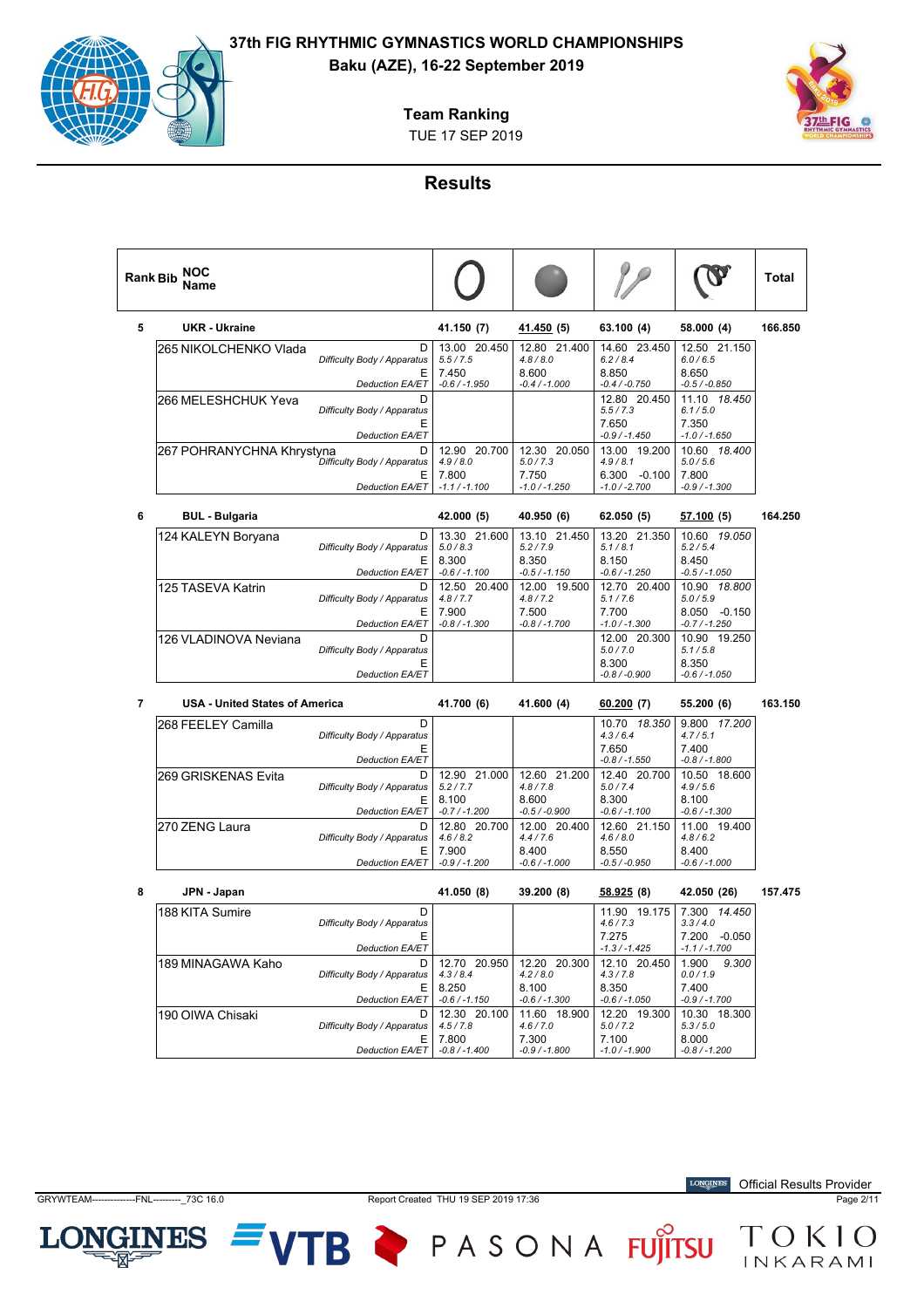**Team Ranking**





#### **Results**

| <b>Rank Bib</b> | NOC<br>Name              |                                                                                           |                                                       |                                                            |                                                                          |                                                                          | Total   |
|-----------------|--------------------------|-------------------------------------------------------------------------------------------|-------------------------------------------------------|------------------------------------------------------------|--------------------------------------------------------------------------|--------------------------------------------------------------------------|---------|
| 9               | GEO - Georgia            |                                                                                           | 40.050 (9)                                            | 32.650 (31)                                                | 58.450 (9)                                                               | 51.550 (9)                                                               | 150.600 |
|                 | 166 ARBOLISHVILI Ketevan | D<br>Difficulty Body / Apparatus<br>Ε<br><b>Deduction EA/ET</b>                           |                                                       |                                                            | 10.60 18.050<br>4.7 / 5.9<br>7.450<br>$-0.8 / -1.750$                    | 9.100 15.850<br>5.2 / 3.9<br>6.750<br>$-1.1 / -2.150$                    |         |
|                 | 167 BOLATAEVA Natela     | D<br>Difficulty Body / Apparatus<br>Ε<br><b>Deduction EA/ET</b>                           | 11.60 19.100<br>4.6 / 7.0<br>7.500<br>$-1.0 / -1.500$ | 8.800 16.250<br>4.8/4.0<br>7.450<br>$-0.6 / -1.950$        | 11.20 19.450<br>4.9/6.3<br>8.250<br>$-0.6 / -1.150$                      | 9.000 16.800<br>5.1 / 3.9<br>7.800<br>$-0.7 / -1.500$                    |         |
|                 | 168 PAZHAVA Salome       | D<br>Difficulty Body / Apparatus<br>Ε<br>Deduction EA/ET                                  | 12.90 20.950<br>4.4/8.5<br>8.050<br>$-0.6 / -1.350$   | 9.300 16.400<br>4.5/4.8<br>7.150 -0.050<br>$-0.7 / -2.150$ | 12.40 20.950<br>5.0 / 7.4<br>8.600 -0.050<br>$-0.5 / -0.900$             | 10.70 18.900<br>5.2 / 5.5<br>8.200<br>$-0.6 / -1.200$                    |         |
| 10              | UZB - Uzbekistan         |                                                                                           | 39.000 (10)                                           | 36.450 (15)                                                | 56.200 (12)                                                              | 51.800 (8)                                                               | 149.400 |
|                 | 271 FETISOVA Ekaterina   | D<br>Difficulty Body / Apparatus<br>Ε<br><b>Deduction EA/ET</b>                           | 12.20 19.900<br>4.5/7.7<br>7.700<br>$-1.0 / -1.300$   | 10.90 18.450<br>4.5/6.4<br>7.550<br>$-0.9 / -1.550$        | 12.30 19.600<br>4.8 / 7.5<br>7.300<br>$-1.3 / -1.400$                    | 10.40 17.250<br>4.8/5.6<br>6.850<br>$-1.2 / -1.950$                      |         |
|                 | 272 TASHKENBAEVA Sabina  | D<br>Difficulty Body / Apparatus<br>Е<br><b>Deduction EA/ET</b>                           | 11.80 19.100<br>4.8/7.0<br>7.300<br>$-1.1 / -1.600$   | 10.70 18.000<br>4.6/6.1<br>7.300<br>$-1.0 / -1.700$        | 11.80 18.800<br>4.6/7.2<br>7.000<br>$-1.0 / -2.000$                      | 10.30 17.750<br>4.7/5.6<br>7.450<br>$-1.0 / -1.550$                      |         |
|                 | 273 USMANOVA Nurinisso   | D<br>Difficulty Body / Apparatus<br>Ε<br><b>Deduction EA/ET</b>                           |                                                       |                                                            | 11.60 17.800<br>4.7/6.9<br>6.200<br>$-1.4 / -2.400$                      | 10.50  16.800<br>5.0 / 5.5<br>6.300<br>$-1.3 / -2.400$                   |         |
| 11              | ESP - Spain              |                                                                                           | 38.850 (12)                                           | 37.850 (10)                                                | <u>56.275</u> (11)                                                       | 43.350 (22)                                                              | 149.075 |
|                 | 152 ANO BACA Maria       | D<br>Difficulty Body / Apparatus<br>Ε<br><b>Deduction EA/ET</b>                           | 12.40 19.650<br>4.9 / 7.5<br>7.250<br>$-1.0 / -1.750$ | 11.00 18.300<br>4.7/6.3<br>7.350 -0.050<br>$-0.9 / -1.750$ | 11.60 17.450<br>4.9/6.7<br>5.900 -0.050<br>$-1.4 / -2.700$               | 9.000 13.750<br>4.6/4.4<br>5.050 -0.300<br>$-1.5 / -3.450$               |         |
|                 | 153 BEREZINA Polina      | D<br>Difficulty Body / Apparatus<br>Ε                                                     | 12.30 19.200<br>4.9/7.4<br>6.950 -0.050               | 12.00 19.550<br>4.4/7.6<br>7.550                           | 12.30 19.475<br>4.7 / 7.6<br>7.175                                       | 7.400 13.500<br>3.5 / 3.9<br>6.100                                       |         |
|                 | 154 GARCIA Natalia       | Deduction EA/ET<br>D<br>Difficulty Body / Apparatus<br>Ε<br>Deduction EA/ET               | $-1.1 / -1.950$                                       | $-0.9 / -1.550$                                            | $-1.2 / -1.625$<br>12.60 19.350<br>4.8 / 7.8<br>6.750<br>$-1.4 / -1.850$ | $-1.3 / -2.600$<br>9.800 16.100<br>4.7/5.1<br>6.300<br>$-1.2 / -2.500$   |         |
| 12              | <b>ROU - Romania</b>     |                                                                                           | 37.850 (14)                                           | 35.800 (19)                                                | 56.400 (10)                                                              | 43.950 (20)                                                              | 148.550 |
|                 | 237 DAVID Alice Maria    | D<br>Difficulty Body / Apparatus<br>Е                                                     |                                                       |                                                            | 10.50 16.900<br>4.8/5.7<br>6.400                                         | 7.100 12.500<br>4.3 / 2.8<br>5.400                                       |         |
|                 | 238 MAILAT Denisa        | <b>Deduction EA/ET</b><br>D<br>Difficulty Body / Apparatus<br>Ε<br><b>Deduction EA/ET</b> | 12.70 20.350<br>4.9 / 7.8<br>7.650<br>$-0.8 / -1.550$ | 12.80 20.100<br>5.0 / 7.8<br>7.300<br>$-1.0 / -1.700$      | $-1.5 / -2.100$<br>12.50 20.150<br>4.5/8.0<br>7.650<br>$-0.9 / -1.450$   | $-1.5 / -3.100$<br>10.80 18.500<br>5.0 / 5.8<br>7.700<br>$-0.9 / -1.400$ |         |
|                 | 239 VERDES Andreea       | D<br>Difficulty Body / Apparatus<br>Е                                                     | 10.90 17.500<br>4.1/6.8<br>6.600                      | 9.600 15.700<br>4.1 / 5.5<br>6.100                         | 12.20 19.350<br>5.0 / 7.2<br>7.150                                       | 6.400 12.950<br>3.8/2.6<br>6.550                                         |         |
|                 |                          | <b>Deduction EA/ET</b>                                                                    | $-1.0 / -2.400$                                       | $-1.3 / -2.600$                                            | $-1.3 / -1.550$                                                          | $-1.6 / -1.850$                                                          |         |

LON

**INES** 

GRYWTEAM--------------FNL---------\_73C 16.0 Report Created THU 19 SEP 2019 17:36 Page 3/11

VTB PASONA FUJITSU TOKIO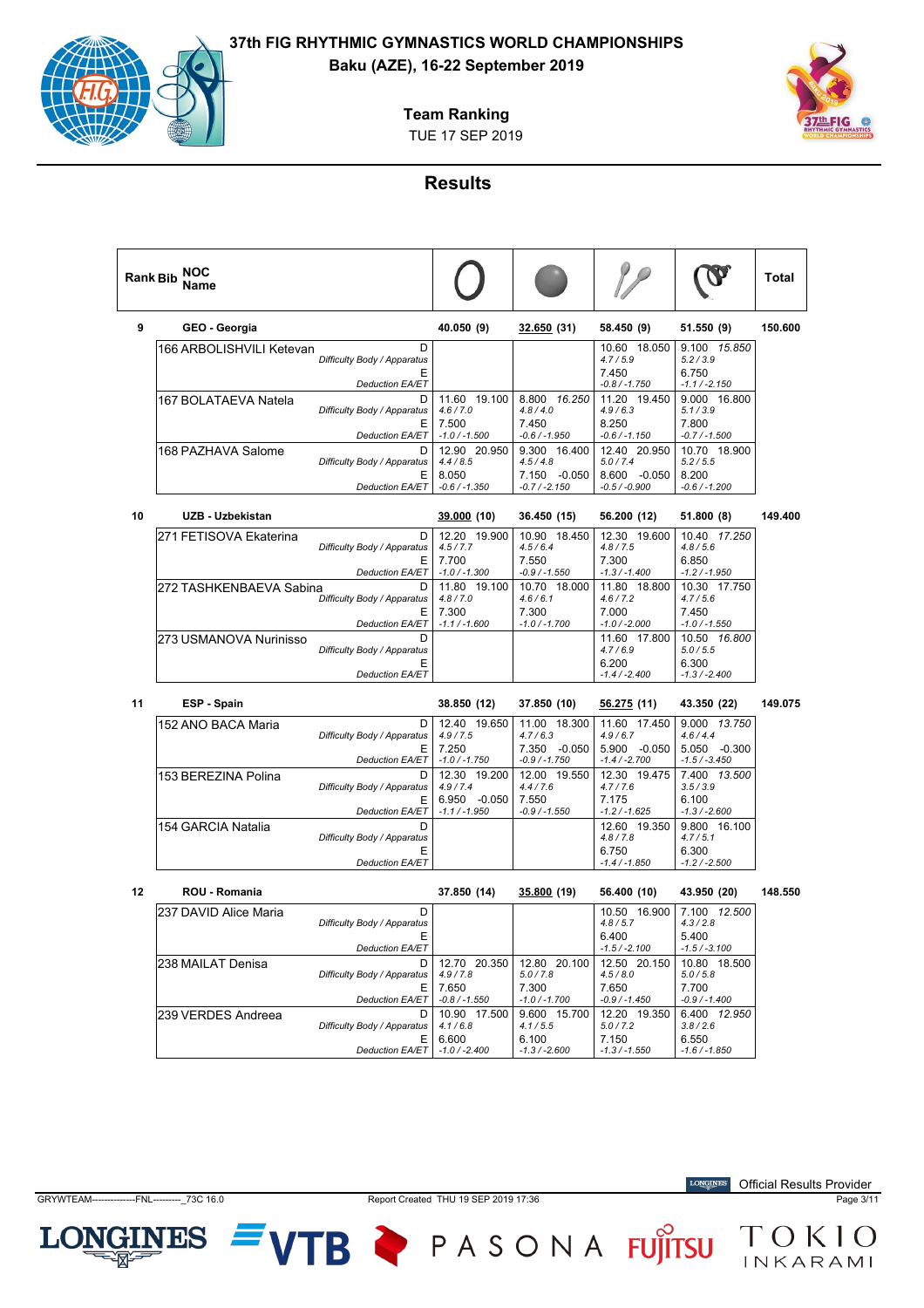## **Baku (AZE), 16-22 September 2019**

**Team Ranking**

TUE 17 SEP 2019



## **Results**

|    | NOC<br><b>Rank Bib</b><br>Name          |                                                                                           |                                                     |                                                     |                                                                        |                                                                        | Total   |
|----|-----------------------------------------|-------------------------------------------------------------------------------------------|-----------------------------------------------------|-----------------------------------------------------|------------------------------------------------------------------------|------------------------------------------------------------------------|---------|
| 13 | AZE - Azerbaijan                        |                                                                                           | 35.950 (21)                                         | 37.650 (11)                                         | 53.650 (17)                                                            | 46.300 (16)                                                            | 147.050 |
|    | 112 AGHAMIROVA Zohra                    | D<br>Difficulty Body / Apparatus<br>Ε                                                     | 12.30 19.000<br>4.8 / 7.5<br>6.700                  | 12.00 19.950<br>5.1/6.9<br>7.950                    | 13.00 21.100<br>5.5 / 7.5<br>8.100                                     | 10.70 18.700<br>5.6/5.1<br>8.000                                       |         |
|    | 113 HUDIS Veronika                      | Deduction EA/ET<br>D<br>Difficulty Body / Apparatus<br>Ε                                  | $-1.1 / -2.200$<br>10.70 16.950<br>4.5/6.2<br>6.250 | $-0.7 / -1.350$<br>10.20 17.700<br>4.1/6.1<br>7.500 | $-0.6 / -1.300$<br>9.800 16.500<br>3.9/5.9<br>6.700                    | $-0.7 / -1.300$<br>9.700 17.150<br>4.8/4.9<br>7.450                    |         |
|    | 114 LUZAN Yelyzaveta                    | <b>Deduction EA/ET</b><br>D<br>Difficulty Body / Apparatus<br>Ε                           | $-1.0 / -2.750$                                     | $-0.7 / -1.800$                                     | $-0.9 / -2.400$<br>9.600 16.050<br>4.4/5.2<br>6.750 -0.300             | $-0.9 / -1.650$                                                        |         |
|    | 115 SAFAROVA Maryam                     | <b>Deduction EA/ET</b><br>D<br>Difficulty Body / Apparatus<br>Ε<br>Deduction EA/ET        |                                                     |                                                     | $-1.4 / -1.850$                                                        | 4.800 10.450<br>2.6 / 2.2<br>5.650<br>$-1.5 / -2.850$                  |         |
| 14 | <b>CHN - People's Republic of China</b> |                                                                                           | 37.400 (16)                                         | 37.500 (13)                                         | 54.200 (14)                                                            | 50.450 (10)                                                            | 147.000 |
|    | 130 LIU Jiahui                          | D<br>Difficulty Body / Apparatus<br>Ε                                                     | 11.00 18.550<br>4.1/6.9<br>7.550                    | 10.30 17.800<br>4.4/5.9<br>7.500                    | 11.40 17.850<br>4.3 / 7.1<br>6.450                                     | 10.00 16.900<br>3.9/6.1<br>6.900                                       |         |
|    | 131 WANG Lingyun                        | <b>Deduction EA/ET</b><br>D<br>Difficulty Body / Apparatus<br>Ε                           | $-1.1 / -1.350$                                     | $-1.0 / -1.500$                                     | $-1.6 / -1.950$<br>10.30 17.250<br>4.9/5.4<br>6.950                    | $-1.2 / -1.900$<br>8.600 15.650<br>4.9 / 3.7<br>7.050                  |         |
|    | 132 ZHAO Yating                         | <b>Deduction EA/ET</b><br>D<br>Difficulty Body / Apparatus<br>Е<br><b>Deduction EA/ET</b> | 11.10 18.850<br>4.6/6.5<br>7.750<br>$-1.0 / -1.250$ | 11.80 19.700<br>5.1/6.7<br>7.900<br>$-0.9 / -1.200$ | $-1.0 / -2.050$<br>11.50 19.100<br>5.5/6.0<br>7.600<br>$-0.9 / -1.500$ | $-1.0 / -1.950$<br>10.30 17.900<br>5.4/4.9<br>7.600<br>$-0.9 / -1.500$ |         |
| 15 | <b>KAZ - Kazakhstan</b>                 |                                                                                           | 37.325 (17)                                         | 36.350 (16)                                         | 54.000 (15)                                                            | 49.600 (11)                                                            | 146.875 |
|    | 191 ABITOVA Roza                        | D<br>Difficulty Body / Apparatus<br>Ε                                                     |                                                     |                                                     | 11.00 17.000<br>4.8/6.2<br>6.000                                       | 7.500 13.400<br>3.4/4.1<br>5.900                                       |         |
|    | 192 ADILKHANOVA Alina                   | <b>Deduction EA/ET</b><br>D<br>Difficulty Body / Apparatus<br>Ε                           | 11.60 18.850<br>4.4/7.2<br>7.250                    | 10.30 17.650<br>4.0/6.3<br>7.350                    | $-1.9 / -2.100$<br>12.20 19.150<br>4.7 / 7.5<br>6.950                  | $-1.4 / -2.700$<br>10.40 17.700<br>4.9/5.5<br>7.300                    |         |
|    | 193 TLEKENOVA Adilya                    | Deduction EA/ET<br>D                                                                      | $-1.1 / -1.650$<br>11.80 18.475                     | $-1.1 / -1.550$<br>11.60 18.700                     | $-1.4 / -1.650$<br>11.90 17.850                                        | $-1.1 / -1.600$<br>11.40 18.500                                        |         |
|    |                                         | Difficulty Body / Apparatus<br>Ε<br><b>Deduction EA/ET</b>                                | 4.4/7.4<br>6.725 -0.050<br>$-1.3 / -1.975$          | 4.1 / 7.5<br>7.100<br>$-1.1 / -1.800$               | 4.4/7.5<br>5.950<br>$-1.8 / -2.250$                                    | 4.8/6.6<br>7.100<br>$-1.2 / -1.700$                                    |         |
| 16 | KOR - Republic of Korea                 |                                                                                           | 38.350 (13)                                         | 36.000 (17)                                         | 54.700 (13)                                                            | <u>47.250</u> (12)                                                     | 146.250 |
|    | 196 KIM Chaewoon                        | D<br>Difficulty Body / Apparatus<br>Е                                                     | 12.10 19.750<br>4.5 / 7.6<br>7.650                  | 11.20 18.100<br>4.8/6.4<br>6.900                    | 12.40 20.050<br>4.8 / 7.6<br>7.650                                     | 10.20 17.200<br>4.8 / 5.4<br>7.000                                     |         |
|    | 197 KIM Joowon                          | <b>Deduction EA/ET</b><br>D<br>Difficulty Body / Apparatus<br>Ε                           | $-0.9 / -1.450$                                     | $-1.0 / -2.100$                                     | $-1.0 / -1.350$<br>10.30 16.050<br>3.5/6.8<br>5.750                    | $-1.0 / -2.000$                                                        |         |
|    | 198 LIM Se-Eun                          | <b>Deduction EA/ET</b><br>D<br>Difficulty Rody / Apparatus                                |                                                     |                                                     | $-1.5 / -2.750$                                                        | 9.300 15.700<br>A/AQ                                                   |         |

E *Difficulty Body / Apparatus Deduction EA/ET* 6.400 *4.4 / 4.9 -1.5 / -2.100* 199 SEO Goeun D E *Deduction EA/ET Difficulty Body / Apparatus*  $11.30$ 7.300 18.600 *4.4 / 6.9 -1.1 / -1.600* 10.20 17.900 7.700 *-0.8 / -1.500 4.6 / 5.6* 11.90 18.600 6.700 *-1.6 / -1.700 4.3 / 7.6* 7.900 *14.350* 6.450 *3.9 / 4.0 -1.1 / -2.450*

GRYWTEAM--------------FNL---------\_73C 16.0 Report Created THU 19 SEP 2019 17:36 Page 4/11

逖

LON

**JGINES** 

TB

PASONA FUJITSU

**LONGINES** Official Results Provider

TOKIO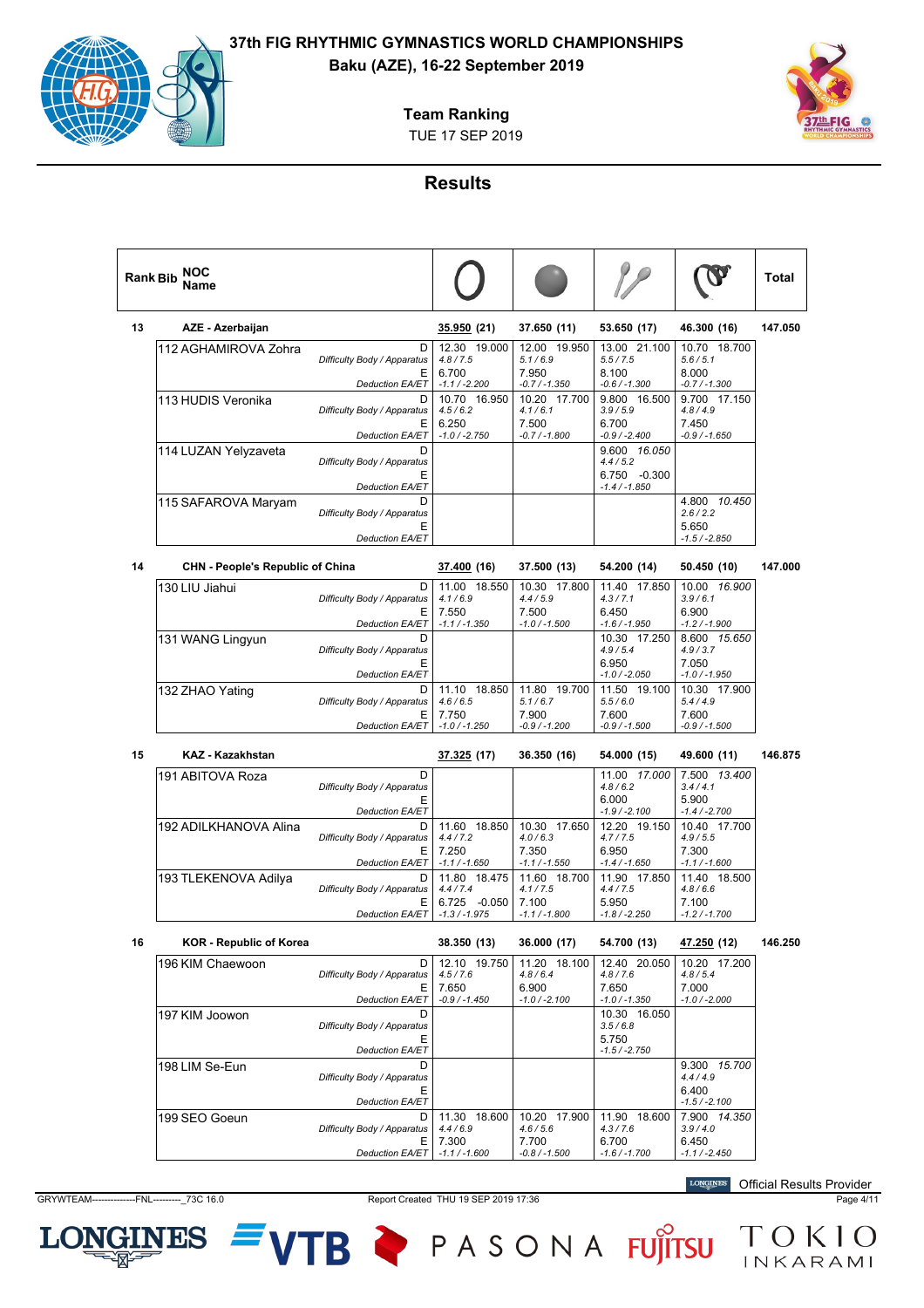

**Team Ranking**

TUE 17 SEP 2019

## **Results**

| <b>Rank Bib</b> | NOC<br>Name             |                                       |                                         |                                  |                                    |                                    | Total   |
|-----------------|-------------------------|---------------------------------------|-----------------------------------------|----------------------------------|------------------------------------|------------------------------------|---------|
| 17              | <b>FRA - France</b>     |                                       | 39.000 (10)                             | 35.900 (18)                      | <u>53.550</u> (18)                 | 45.000 (19)                        | 145.150 |
|                 | 163 MILLON Maena        | D<br>Difficulty Body / Apparatus<br>Ε | 10.60 18.150<br>4.4/6.2<br>7.550        |                                  | 8.700 16.000<br>4.1/4.6<br>7.300   | 8.500 14.700<br>4.7 / 3.8<br>6.200 |         |
|                 |                         | <b>Deduction EA/ET</b>                | $-0.8 / -1.650$                         |                                  | $-0.9 / -1.800$                    | $-1.3 / -2.500$                    |         |
|                 | 164 MOUSTAFAEVA Kseniya | D<br>Difficulty Body / Apparatus      | 12.80 20.850<br>4.5/8.3                 | 11.70 19.500<br>4.6 / 7.1        | 12.20 20.300<br>5.0 / 7.2          | 9.700 16.700<br>4.5/5.2            |         |
|                 |                         | Ε<br><b>Deduction EA/ET</b>           | 8.050<br>$-0.7 / -1.250$                | 7.800<br>-0.8 / -1.400           | 8.100<br>$-0.8 / -1.100$           | 7.000<br>$-0.9 / -2.100$           |         |
|                 | 165 ROMENSKI Valerie    | D<br>Difficulty Body / Apparatus      |                                         | 10.00 16.400<br>4.3 / 5.7        | 10.40 17.250<br>4.1/6.3            | 7.800 13.600<br>3.7/4.1            |         |
|                 |                         | Ε<br><b>Deduction EA/ET</b>           |                                         | 6.400<br>$-1.5 / -2.100$         | 6.850<br>$-1.1 / -2.050$           | 5.800<br>$-1.5 / -2.700$           |         |
| 18              | <b>GRE - Greece</b>     |                                       | 33.925 (25)                             | 37.550 (12)                      | <u>53.550</u> (18)                 | 47.100 (14)                        | 144.225 |
|                 | 169 DERVISI Maria       | D<br>Difficulty Body / Apparatus<br>Е | 9.000 13.650<br>4.7/4.3<br>5.250 -0.600 |                                  | 9.900 16.350<br>4.2 / 5.7<br>6.450 | 8.800 14.250<br>4.3/4.5<br>5.450   |         |
|                 |                         | <b>Deduction EA/ET</b>                | $-1.7 / -3.050$                         |                                  | $-1.4 / -2.150$                    | $-1.7 / -2.850$                    |         |
|                 | 170 KELAIDITI Eleni     | D<br>Difficulty Body / Apparatus      | 12.60 20.275<br>4.6 / 8.0               | 11.60 19.200<br>4.7/6.9          | 11.40 17.900<br>4.6/6.8            | 10.40 18.200<br>4.9/5.5            |         |
|                 |                         | Ε<br><b>Deduction EA/ET</b>           | 7.675<br>$-0.9 / -1.425$                | 7.600<br>$-1.0 / -1.400$         | 6.500<br>$-1.3 / -2.200$           | 7.800<br>$-0.9 / -1.300$           |         |
|                 | 171 MAGOPOULOU Ioanna   | D<br>Difficulty Body / Apparatus      |                                         | 11.00 18.350<br>4.3/6.7          | 12.10 19.300<br>4.5/7.6            | 8.000 14.650<br>4.3 / 3.7          |         |
|                 |                         | Ε<br><b>Deduction EA/ET</b>           |                                         | 7.350<br>$-1.0 / -1.650$         | 7.200<br>$-1.2 / -1.600$           | 6.650<br>$-1.5 / -1.850$           |         |
|                 |                         |                                       |                                         |                                  |                                    |                                    |         |
| 19              | <b>FIN - Finland</b>    |                                       | 37.800 (15)                             | 34.650 (25)                      | <u>53.800</u> (16)                 | 46.150 (17)                        | 143.250 |
|                 | 160 ARVELO Aurora       | D<br>Difficulty Body / Apparatus      |                                         |                                  | 10.60 16.400<br>4.1/6.5            | 9.800 16.100<br>4.4/5.4            |         |
|                 |                         | Е<br><b>Deduction EA/ET</b>           |                                         |                                  | $6.100 - 0.300$<br>$-1.2 / -2.700$ | 6.600 -0.300<br>$-1.4/ -2.000$     |         |
|                 | 161 GERGALO Rebecca     | D<br>Difficulty Body / Apparatus      | 11.90 19.150<br>4.3/7.6                 | 11.50 18.950<br>4.2 / 7.3        | 12.00 19.600<br>4.7/7.3            | 10.00 16.600<br>4.5/5.5            |         |
|                 |                         | Е<br>Deduction EA/ET                  | 7.250<br>$-1.0 / -1.750$                | 7.450<br>$-1.0 / -1.550$         | 7.600<br>$-0.9 / -1.500$           | 6.600<br>$-1.3 / -2.100$           |         |
|                 | 162 TIKKANEN Jouki      | D<br>Difficulty Body / Apparatus      | 11.40 18.650<br>4.1 / 7.3               | 9.800 15.700<br>4.1 / 5.7        | 10.90 17.800<br>4.3/6.6            | 7.300 13.450<br>3.6 / 3.7          |         |
|                 |                         | Е<br>Deduction EA/ET                  | 7.250<br>$-1.2 / -1.550$                | 5.900<br>$-1.4 / -2.700$         | 6.900<br>$-1.0 / -2.100$           | 6.150<br>$-1.2 / -2.650$           |         |
| 20              | <b>HUN - Hungary</b>    |                                       | 36.650 (18)                             | <u>34.950</u> (22)               | 53.350 (20)                        | 46.000 (18)                        | 142.450 |
|                 | 172 BOLDIZSAR Blanka    | D<br>Difficulty Body / Apparatus      |                                         |                                  |                                    | 7.700 13.300<br>4.2 / 3.5          |         |
|                 |                         | Е<br>Deduction EA/ET                  |                                         |                                  |                                    | 5.600<br>$-1.5 / -2.900$           |         |
|                 | 173 JUHASZ Anna         | D<br>Difficulty Body / Apparatus      | 10.10 16.700<br>4.5/5.6                 | 9.800 16.450<br>4.2 / 5.6        | 11.20 18.300<br>4.6/6.6            | 8.900 15.200<br>4.3/4.6            |         |
|                 |                         | Ε<br><b>Deduction EA/ET</b>           | 6.600<br>$-1.1 / -2.300$                | 6.650<br>$-1.2 / -2.150$         | 7.100<br>$-1.1 / -1.800$           | 6.300<br>$-1.8 / -1.900$           |         |
|                 | 174 JUHASZ Emma         | D<br>Difficulty Body / Apparatus      |                                         |                                  | 9.100 15.300<br>3.6 / 5.5          |                                    |         |
|                 |                         | Ε<br><b>Deduction EA/ET</b>           |                                         |                                  | 6.200<br>$-1.3 / -2.500$           |                                    |         |
|                 | 175 PIGNICZKI Fanni     | D<br>Difficulty Body / Apparatus<br>Ε | 12.60 19.950<br>4.6 / 8.0<br>7.350      | 11.00 18.500<br>4.3/6.7<br>7.500 | 12.00 19.750<br>4.0 / 8.0<br>7.750 | 10.00 17.500<br>4.4/5.6<br>7.500   |         |

GRYWTEAM--------------FNL---------\_73C 16.0 Report Created THU 19 SEP 2019 17:36 Page 5/11

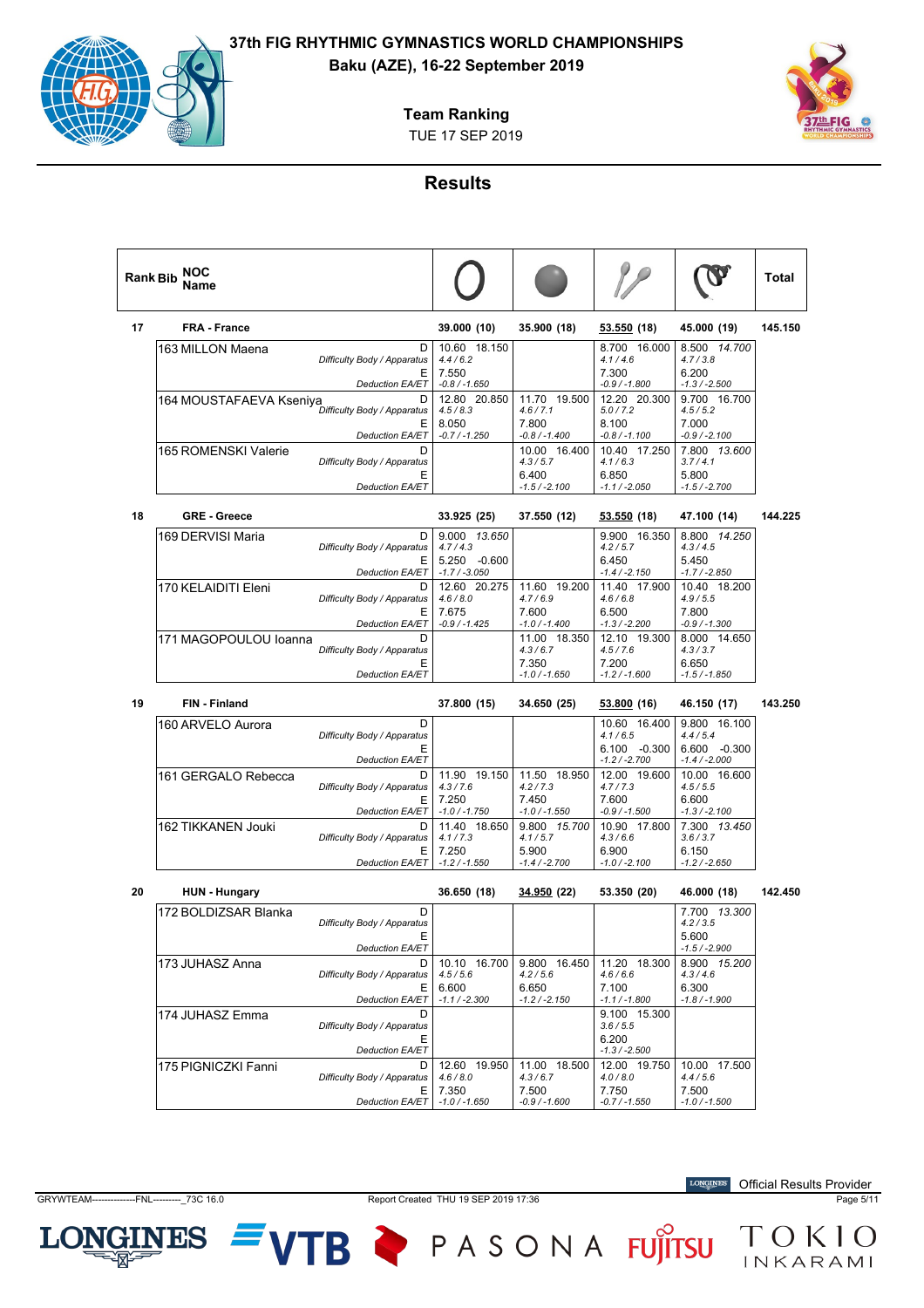## **Baku (AZE), 16-22 September 2019**

**Team Ranking**





## **Results**

| <b>Rank Bib</b> | <b>NOC</b><br>Name     |                                   |                          |                            |                            |                                      | Total   |
|-----------------|------------------------|-----------------------------------|--------------------------|----------------------------|----------------------------|--------------------------------------|---------|
| 21              | <b>CAN - Canada</b>    |                                   | 35.150 (24)              | 37.100 (14)                | 52.100(22)                 | 41.700 (27)                          | 140.700 |
|                 | 127 CRANE Sophie       | D<br>Difficulty Body / Apparatus  |                          | 10.70 17.550<br>4.3/6.4    | 10.60<br>16.600<br>4.5/6.1 | 6.800<br>9.550<br>3.5/3.3            |         |
|                 |                        | E<br><b>Deduction EA/ET</b>       |                          | 6.850<br>$-1.2 / -1.950$   | 6.000<br>$-1.5 / -2.500$   | $-0.600$<br>3.350<br>$-1.9 / -4.750$ |         |
|                 | 128 GARCIA Natalie     | D<br>Difficulty Body / Apparatus  | 10.30 17.050<br>4.1/6.2  |                            | 10.70 17.200<br>4.4/6.3    | 9.300 16.350<br>4.1/5.2              |         |
|                 |                        | Е<br><b>Deduction EA/ET</b>       | 6.750<br>$-1.2 / -2.050$ |                            | 6.500<br>$-1.4/ -2.100$    | 7.050<br>$-1.1 / -1.850$             |         |
|                 | 129 UCHIDA Katherine   | D.<br>Difficulty Body / Apparatus | 11.10 18.100<br>4.6/6.5  | 19.550<br>12.00<br>5.2/6.8 | 11.20 18.300<br>5.0/6.2    | 8.700 15.800<br>4.6/4.1              |         |
|                 |                        | F<br>Deduction EA/ET              | 7.000<br>$-1.2 / -1.800$ | 7.550<br>$-0.9 / -1.550$   | 7.100<br>$-1.1 / -1.800$   | 7.100<br>$-1.2 / -1.700$             |         |
| 22              | <b>SLO - Slovenia</b>  |                                   | 33.200 (27)              | 38.050 (9)                 | 47.925 (28)                | 47.100 (14)                          | 140.225 |
|                 | 246 JERMAN BUKAVEC Aja | D<br>_________                    | 7.800 12.800             |                            | 8.800 13.250               |                                      |         |

| 246 JERMAN BUKAVEC Aja   | D                           | 7.800 12.800      |                   | 8.800 13.250      |                 |
|--------------------------|-----------------------------|-------------------|-------------------|-------------------|-----------------|
|                          | Difficulty Body / Apparatus | 3.4/4.4           |                   | 3.7/5.1           |                 |
|                          | Е                           | $-0.050$<br>5.050 |                   | 4.450             |                 |
|                          | <b>Deduction EA/ET</b>      | $-1.8 / -3.150$   |                   | $-1.8/ -3.750$    |                 |
| 247 PODGORSEK Aleksandra |                             |                   | 11.20 17.550      |                   | 9.500<br>15.000 |
|                          | Difficulty Body / Apparatus |                   | 4.6/6.6           |                   | 4.8/4.7         |
|                          |                             |                   | 6.400<br>$-0.050$ |                   | 5.500           |
|                          | <b>Deduction EA/ET</b>      |                   | $-1.3 / -2.300$   |                   | $-1.3 / -3.200$ |
| 248 VEDENEEVA Ekaterina  | D                           | 12.30 20.400      | 12.30 20.500      | 12.50 20.425      | 10.20 18.400    |
|                          | Difficulty Body / Apparatus | 4.7/7.6           | 5.5/6.8           | 5.0 / 7.5         | 4.8/5.4         |
|                          | E                           | 8.100             | $-0.050$<br>8.250 | 7.925             | 8.200           |
|                          | <b>Deduction EA/ET</b>      | $-0.7/ -1.200$    | $-0.7/ -1.050$    | $-0.7/ -1.375$    | $-0.7/ -1.100$  |
| 249 ZOREC Iza            |                             |                   |                   | 8.800 14.250      | 8.300 13.700    |
|                          | Difficulty Body / Apparatus |                   |                   | 3.8/5.0           | 4.1/4.2         |
|                          |                             |                   |                   | 5.450             | 5.400           |
|                          | <b>Deduction EA/ET</b>      |                   |                   | $-2.0$ / $-2.550$ | $-1.5/ -3.100$  |

| 23 | <b>EST - Estonia</b>   |                                  | 36.500 (19)                         | 33.200 (29)                    | 53.150 (21)                         | 47.150 (13)                         | 139.850 |
|----|------------------------|----------------------------------|-------------------------------------|--------------------------------|-------------------------------------|-------------------------------------|---------|
|    | 156 AESMA Carmen Marii | D<br>Difficulty Body / Apparatus |                                     | 10.20 14.700<br>4.4/5.8        |                                     | 9.300 15.450<br>4.4/4.9             |         |
|    |                        | Е<br><b>Deduction EA/ET</b>      |                                     | 5.200 -0.700<br>$-1.6/ -3.200$ |                                     | 6.150<br>$-1.5/ -2.350$             |         |
|    | 157 BELJAJEVA Adelina  | D<br>Difficulty Body / Apparatus | 10.80<br>17.550<br>4.7/6.1          |                                | 11.90<br>18.200<br>5.0/6.9          |                                     |         |
|    |                        | Е<br><b>Deduction EA/ET</b>      | $-0.050$<br>6.800<br>$-1.4/ -1.800$ |                                | 6.400<br>$-0.100$<br>$-1.5/ -2.100$ |                                     |         |
|    | 158 BOGDANOVA Viktoria | D<br>Difficulty Body / Apparatus | 11.40 18.950<br>4.7/6.7             | 10.90 18.500<br>4.3/6.6        | 11.30 18.000<br>4.4/6.9             | 9.300<br>15.800<br>4.3/5.0          |         |
|    |                        | Е<br><b>Deduction EA/ET</b>      | 7.550<br>$-1.0$ / $-1.450$          | 7.600<br>$-1.0$ / $-1.400$     | 6.700<br>$-1.2/ -2.100$             | $-0.300$<br>6.800<br>$-1.1/ -2.100$ |         |
|    | 159 KELER Melany       | D<br>Difficulty Body / Apparatus |                                     |                                | 11.00 16.950<br>4.6/6.4             | 9.600 15.900<br>5.0/4.6             |         |
|    |                        | E<br><b>Deduction EA/ET</b>      |                                     |                                | 5.950<br>$-1.7/ -2.350$             | 6.300<br>$-1.5/ -2.200$             |         |

Official Results Provider



GRYWTEAM--------------FNL---------\_73C 16.0 Report Created THU 19 SEP 2019 17:36 Page 6/11

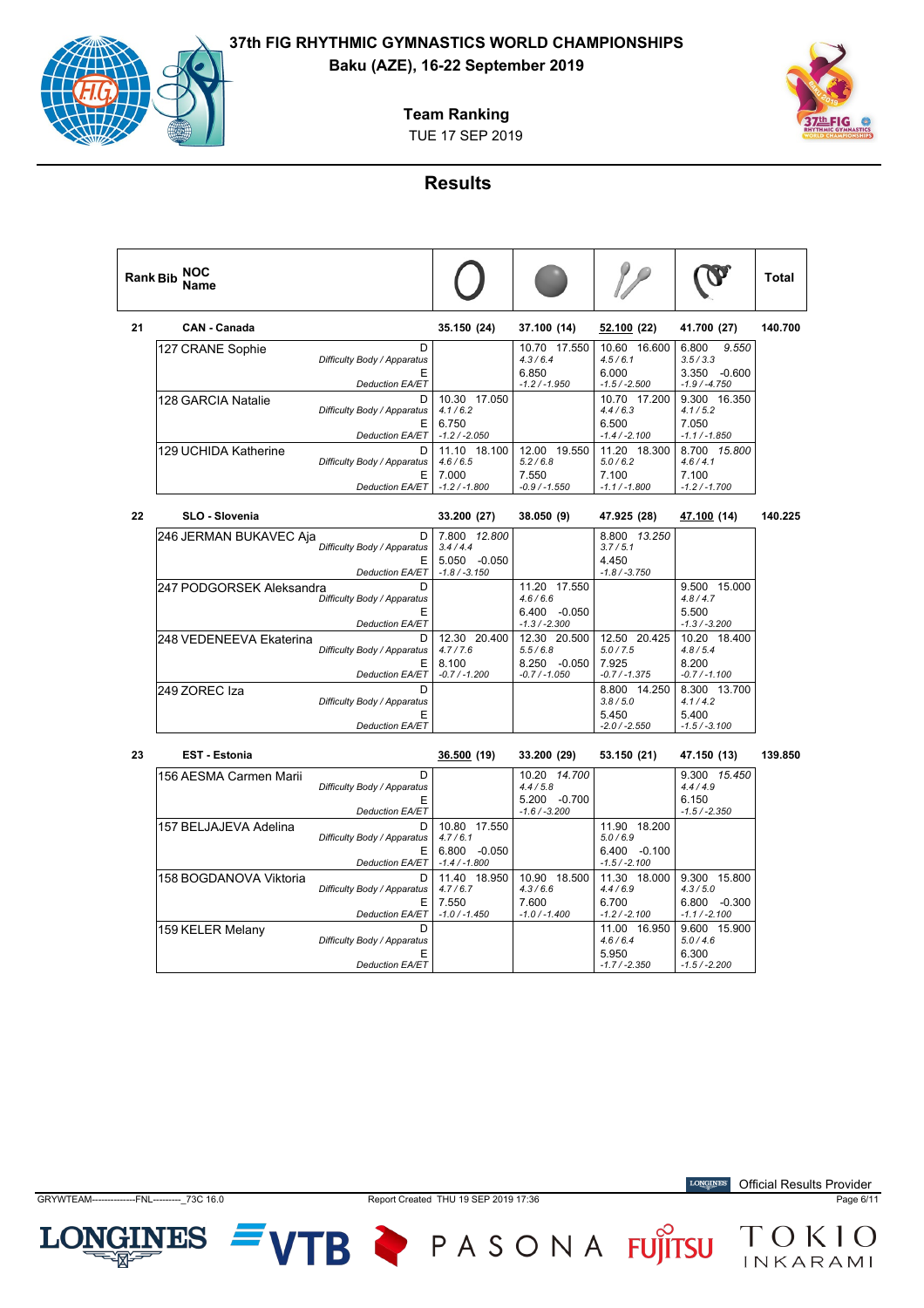## **Team Ranking**

TUE 17 SEP 2019



## **Results**

|    | NOC<br><b>Rank Bib</b><br>Name                                                               |                                                            |                                                            |                                                            |                                                                | <b>Total</b> |
|----|----------------------------------------------------------------------------------------------|------------------------------------------------------------|------------------------------------------------------------|------------------------------------------------------------|----------------------------------------------------------------|--------------|
| 24 | <b>MDA - Republic of Moldova</b>                                                             | 36.400 (20)                                                | 35.050 (20)                                                | 47.450 (29)                                                | 40.750 (29)                                                    | 137.300      |
|    | D<br>211 CRIJANOVSCHII Ella<br>Difficulty Body / Apparatus<br>E<br><b>Deduction EA/ET</b>    |                                                            |                                                            | 9.200 14.500<br>3.8/5.4<br>5.300<br>$-1.5 / -3.200$        |                                                                |              |
|    | 212 IAMPOLSKAIA Elizaveta<br>D<br>Difficulty Body / Apparatus<br>Ε<br><b>Deduction EA/ET</b> | 11.50 18.500<br>4.9/6.6<br>7.050 -0.050<br>$-1.4 / -1.550$ | 10.90 17.650<br>4.4/6.5<br>6.750<br>$-1.5 / -1.750$        | 11.70 18.500<br>5.0/6.7<br>6.800<br>$-1.5 / -1.700$        | 10.30 17.100<br>5.1/5.2<br>6.800<br>$-1.4 / -1.800$            |              |
|    | 213 KUZNETOVA Daria<br>D<br>Difficulty Body / Apparatus<br>E<br><b>Deduction EA/ET</b>       |                                                            |                                                            |                                                            | 3.300<br>7.900<br>1.0 / 2.3<br>4.700 -0.100<br>$-1.8 / -3.500$ |              |
|    | 214 ZACREVSCHI Anastasia<br>D<br>Difficulty Body / Apparatus<br>Ε<br><b>Deduction EA/ET</b>  | 11.10 17.900<br>4.1 / 7.0<br>6.800<br>$-1.2 / -2.000$      | 10.40 17.400<br>4.3/6.1<br>7.000<br>$-1.2 / -1.800$        | 10.10 14.450<br>4.3/5.8<br>4.650 -0.300<br>$-1.8 / -3.550$ | 9.200 15.750<br>4.7/4.5<br>6.600 -0.050<br>$-1.3 / -2.100$     |              |
| 25 | <b>MEX - Mexico</b>                                                                          | 35.300 (22)                                                | 35.050 (20)                                                | 48.650 (26)                                                | 43.700 (21)                                                    | 135.450      |
|    | 215 CASTILLO GALINDO Rut<br>D<br>Difficulty Body / Apparatus<br>Е<br><b>Deduction EA/ET</b>  | 11.20 17.300<br>4.7/6.5<br>6.100<br>$-1.3 / -2.600$        | 11.00 16.600<br>4.6/6.4<br>5.900 -0.300<br>$-1.4 / -2.700$ | 11.00 18.250<br>4.2/6.8<br>7.250<br>$-1.0 / -1.750$        | 8.700 13.350<br>4.9/3.8<br>5.000 -0.350<br>$-1.4 / -3.600$     |              |
|    | 216 DIAZ Karla<br>D<br>Difficulty Body / Apparatus<br>Е<br><b>Deduction EA/ET</b>            | 10.60 18.000<br>4.3/6.3<br>7.400<br>$-0.8 / -1.800$        | 11.00 18.450<br>4.5/6.5<br>7.450<br>$-0.9 / -1.650$        | 8.800 13.900<br>3.7/5.1<br>5.500 -0.400<br>$-1.7 / -2.800$ | 9.200 14.800<br>4.6/4.6<br>5.700 -0.100<br>$-1.7 / -2.600$     |              |
|    | 217 JUAREZ Damaris<br>D<br>Difficulty Body / Apparatus<br>Е<br><b>Deduction EA/ET</b>        |                                                            |                                                            | 10.20 16.500<br>4.9/5.3<br>6.300<br>$-1.3 / -2.400$        |                                                                |              |
|    | 218 MALPICA Marina<br>D<br>Difficulty Body / Apparatus<br>E<br><b>Deduction EA/ET</b>        |                                                            |                                                            |                                                            | 9.500 15.550<br>4.2/5.3<br>6.050<br>$-1.4 / -2.550$            |              |
| 26 | <b>LAT - Latvia</b>                                                                          | 35.225 (23)                                                | 34.850 (23)                                                | 45.900 (32)                                                | 42.600 (24)                                                    | 133.775      |
|    | 200 BAKLAGINA Alina<br>D<br>Difficulty Body / Apparatus<br>Е<br><b>Deduction EA/ET</b>       | 9.200 15.225<br>3.5/5.7<br>6.125 -0.100<br>$-1.7 / -2.175$ | 9.300 15.700<br>3.9/5.4<br>6.400<br>$-1.3 / -2.300$        | 9.600 15.650<br>3.9/5.7<br>6.050<br>$-1.5 / -2.450$        | 7.200 13.150<br>3.8 / 3.4<br>5.950<br>$-1.6 / -2.450$          |              |
|    | 201 MIZUNE Karolina<br>D<br>Difficulty Body / Apparatus<br>E<br><b>Deduction EA/ET</b>       |                                                            |                                                            | 9.400 15.000<br>3.9/5.5<br>5.600<br>$-1.8 / -2.600$        | 7.100 11.650<br>3.7/3.4<br>4.600 -0.050<br>$-2.2 / -3.200$     |              |
|    | 202 POLSTJANAJA Jelizaveta<br>D<br>Difficulty Body / Apparatus                               | 12.20 20.000<br>4.5 / 7.7                                  | 11.30 19.150<br>4.7/6.6                                    | 10.60 15.250<br>5.4/5.2                                    | 10.40 17.800<br>5.2 / 5.2                                      |              |

**LONGINES** Official Results Provider



INES

LOI

GRYWTEAM--------------FNL---------\_73C 16.0 Report Created THU 19 SEP 2019 17:36 Page 7/11

7.800 *-0.8 / -1.400* 7.850 *-0.8 / -1.350*

VTB PASONA FUJITSU TOKIO

5.250 -0.600 *-1.6 / -3.150*

7.400 *-1.0 / -1.600*

E *Deduction EA/ET*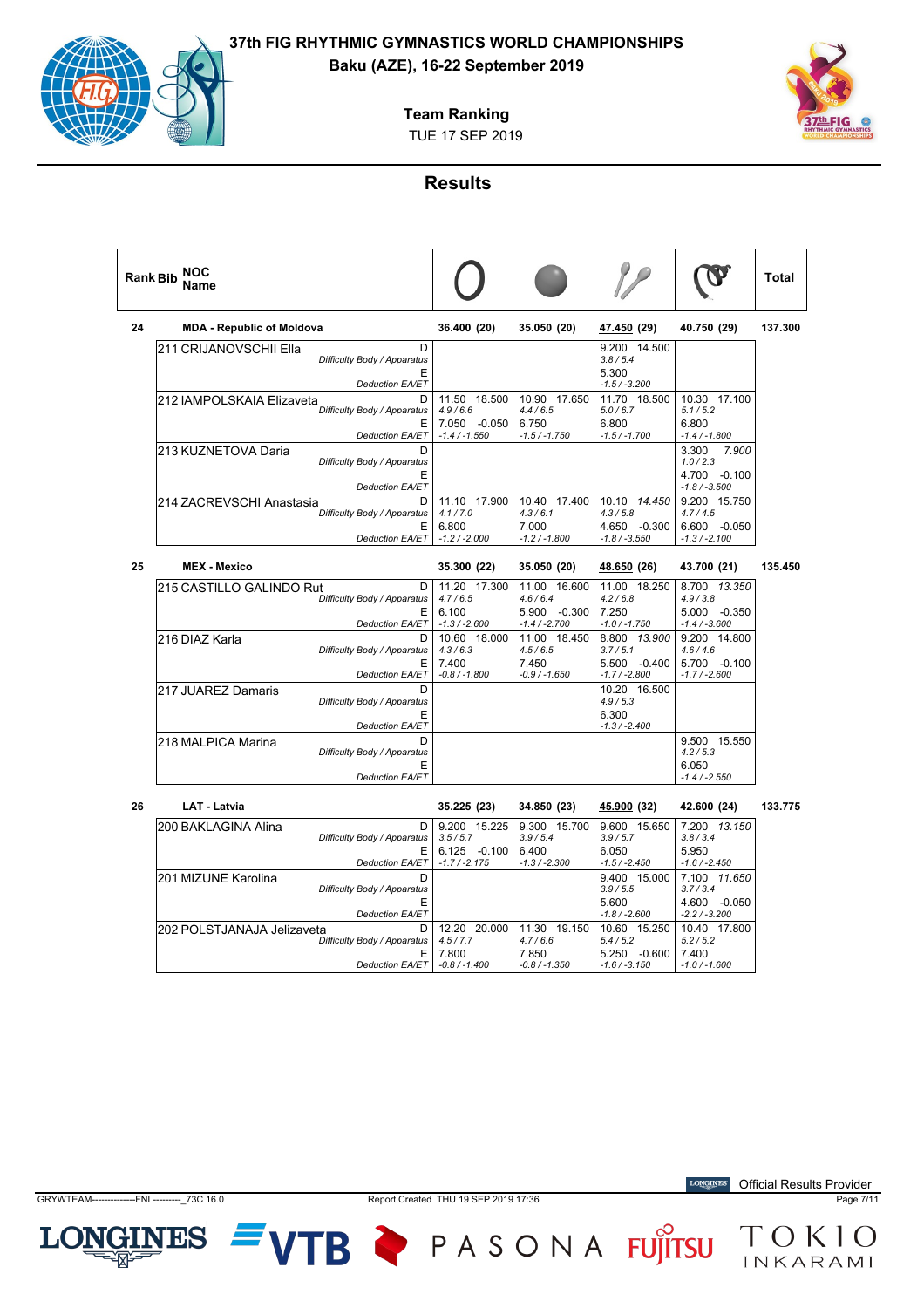## **Baku (AZE), 16-22 September 2019**

## **Team Ranking**

TUE 17 SEP 2019

## **Results**

|    | Name                   |                                                     |                                       |                                           |                                         | $\bullet$                                 |         |
|----|------------------------|-----------------------------------------------------|---------------------------------------|-------------------------------------------|-----------------------------------------|-------------------------------------------|---------|
| 27 | POR - Portugal         |                                                     | 31.650 (32)                           | 34.100 (26)                               | 51.250 (23)                             | 42.900 (23)                               | 131.650 |
|    | 229 ARAUJO Rita        | D<br>Difficulty Body / Apparatus<br>Е               | 9.700 16.000<br>3.6/6.1<br>6.300      | 10.10 16.900<br>4.0 / 6.1<br>6.850 -0.050 | 11.10 17.850<br>4.8/6.3<br>6.750        |                                           |         |
|    |                        | Deduction EA/ET                                     | $-1.6 / -2.100$                       | $-1.3 / -1.850$                           | $-1.1 / -2.150$                         |                                           |         |
|    | 230 BONDAR Dinora      | D<br>Difficulty Body / Apparatus<br>Ε               |                                       |                                           |                                         | 8.500 14.600<br>3.9/4.6<br>6.100          |         |
|    | 231 FERREIRA Margarida | Deduction EA/ET<br>D                                | 10.00 15.650                          | 10.00 17.200                              | 10.20 17.200                            | $-1.7 / -2.200$<br>8.100 14.650           |         |
|    |                        | Difficulty Body / Apparatus<br>Е<br>Deduction EA/ET | 4.0 / 6.0<br>5.650<br>$-1.5 / -2.850$ | 4.0 / 6.0<br>7.200<br>$-1.2 / -1.600$     | 4.0/6.2<br>7.000<br>$-1.2 / -1.800$     | 3.9/4.2<br>6.550<br>$-1.3 / -2.150$       |         |
|    | 232 SALES Laura        | D                                                   |                                       |                                           | 9.900 16.200                            | 8.200 13.650                              |         |
|    |                        | Difficulty Body / Apparatus<br>Ε<br>Deduction EA/ET |                                       |                                           | 4.3/5.6<br>6.300<br>$-1.3 / -2.400$     | 4.3 / 3.9<br>5.450<br>$-1.8 / -2.750$     |         |
| 28 | EGY - Egypt            |                                                     | 33.050 (28)                           | 33.150 (30)                               | 49.100 (25)                             | 39.600 (31)                               | 130.200 |
|    | 148 MARZOUK Habiba     | D<br>Difficulty Body / Apparatus<br>Е               | 9.800 16.050<br>3.6/6.2<br>6.250      | 10.00 16.950<br>4.3 / 5.7<br>6.950        | 10.80 17.850<br>4.7/6.1<br>7.050        |                                           |         |
|    |                        | Deduction EA/ET                                     | $-1.0 / -2.750$                       | $-1.0 / -2.050$                           | -0.8 / -2.150                           |                                           |         |
|    | 149 SELIM Mariam       | D<br>Difficulty Body / Apparatus                    | 10.40 17.000<br>4.8/5.6               |                                           | 9.500 15.550<br>5.0 / 4.5               | 8.200 14.900<br>4.7 / 3.5                 |         |
|    |                        | Ε<br>Deduction EA/ET                                | 6.600<br>$-1.5/ -1.900$               |                                           | 6.050<br>$-1.3 / -2.650$                | 6.700<br>$-1.3 / -2.000$                  |         |
|    | 150 SOBHY Tia          | D<br>Difficulty Body / Apparatus<br>Ε               |                                       | 9.400 16.200<br>3.2 / 6.2<br>6.800        |                                         | 6.800 11.500<br>3.8 / 3.0<br>5.000 -0.300 |         |
|    |                        | <b>Deduction EA/ET</b>                              |                                       | $-1.3 / -1.900$                           |                                         | $-1.5 / -3.500$                           |         |
|    | 151 ZAYED Haya         | D<br>Difficulty Body / Apparatus<br>Ε               |                                       |                                           | 9.200 15.700<br>4.4/4.8<br>6.550 -0.050 | 7.400 13.200<br>4.3 / 3.1<br>5.850 -0.050 |         |
|    |                        | <b>Deduction EA/ET</b>                              |                                       |                                           | -1.2 / -2.250                           | $-1.5 / -2.650$                           |         |
| 29 | <b>TUR - Turkey</b>    |                                                     | 31.900 (30)                           | 33.750 (28)                               | 49.150 (24)                             | 38.800 (35)                               | 128.700 |
|    | 262 OZCAN Zeynep       | D<br>Difficulty Body / Apparatus<br>Ε               | 8.800 14.600<br>3.7/5.1<br>5.800      | 9.700 15.400<br>4.2 / 5.5<br>5.700        | 10.10 16.300<br>4.1/6.0<br>6.200        | 7.800 12.500<br>4.3 / 3.5<br>4.700        |         |
|    | 263 OZGUR Irem         | Deduction EA/ET<br>D                                | $-1.8 / -2.400$                       | $-1.6 / -2.700$                           | -1.7 / -2.100<br>9.500 16.150           | $-1.8 / -3.500$<br>7.000 12.400           |         |
|    |                        | Difficulty Body / Apparatus<br>Ε                    |                                       |                                           | 4.0 / 5.5<br>6.650                      | 3.7 / 3.3<br>5.400                        |         |
|    | 264 TUNCEL Kamelya     | <b>Deduction EA/ET</b><br>D                         | 10.10 17.300                          | 11.60 18.350                              | $-1.5 / -1.850$<br>10.70 16.700         | $-1.6 / -3.000$<br>8.600 13.900           |         |
|    |                        | Difficulty Body / Apparatus   4.1 / 6.0<br>Е.       | 7.200                                 | 4.8 / 6.8<br>6.750                        | 4.9 / 5.8<br>6.000                      | 4.7 / 3.9<br>5.300                        |         |
|    |                        | Deduction EA/ET   -1.1 / -1.700                     |                                       | $-1.3 / -1.950$                           | $-1.6 / -2.400$                         | $-1.5 / -3.200$                           |         |
| 30 | <b>AUS - Australia</b> |                                                     | 29.850 (36)                           | 33.800 (27)                               | 48.500 (27)                             | 41.400 (28)                               | 128.500 |
|    | 106 GILL Ashari        | D<br>Difficulty Body / Apparatus<br>Е               |                                       |                                           | 8.700 13.350<br>4.0 / 4.7<br>4.650      | 7.900 13.650<br>3.7/4.2<br>5.750          |         |
|    |                        | Deduction EA/ET                                     |                                       |                                           | $-2.1 / -3.250$                         | $-1.4 / -2.850$                           |         |
|    | 107 IAKOVLEVA Lidiia   | D<br>Difficulty Body / Apparatus<br>Е               | 8.900 14.600<br>3.8/5.1<br>5.700      | 9.700 16.550<br>3.9/5.8<br>6.850          | 10.50 17.700<br>4.7/5.8<br>7.200        | 6.300 11.700<br>4.1 / 2.2<br>5.400        |         |
|    |                        | Deduction EA/ET                                     | $-1.4/ -2.900$                        | $-1.1 / -2.050$                           | $-1.2 / -1.600$                         | $-1.3 / -3.300$                           |         |
|    | 108 KIROI-BOGATYREVA A | D<br>Difficulty Body / Apparatus<br>E.              | 9.500 15.250<br>4.0 / 5.5<br>5.750    | 10.50 17.250<br>3.4/7.1<br>6.750          | 10.60 17.450<br>4.0/6.6<br>6.850        | 9.500 16.050<br>3.7/5.8<br>6.600 -0.050   |         |
|    |                        | Deduction EA/ET   -1.4 / -2.850                     |                                       | $-1.4 / -1.850$                           | $-1.2 / -1.950$                         | $-1.3 / -2.100$                           |         |

LONGINES  $=$  VTB  $\triangleright$  PASONA FUJITSU  $_{INKARAMI}^{TOKIO}$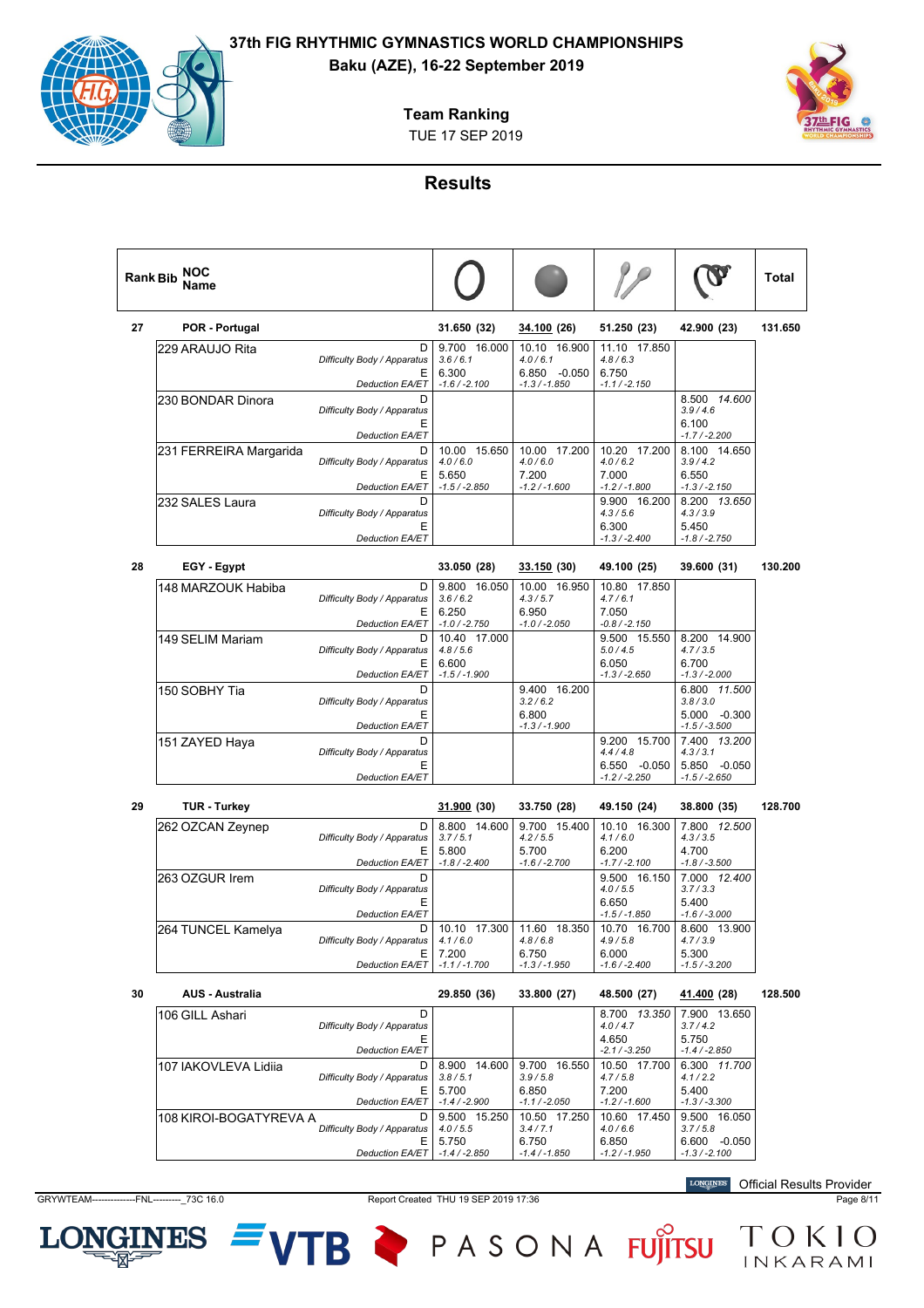# **Team Ranking**

TUE 17 SEP 2019



## **Results**

|    | NOC<br><b>Rank Bib</b><br>Name |                                                                 |                                         |                                                       |                                                     |                                                       | Total   |
|----|--------------------------------|-----------------------------------------------------------------|-----------------------------------------|-------------------------------------------------------|-----------------------------------------------------|-------------------------------------------------------|---------|
| 31 | <b>AUT - Austria</b>           |                                                                 | 33.350 (26)                             | <u>31.275</u> (32)                                    | 45.450 (34)                                         | 39.000 (33)                                           | 127.125 |
|    | 109 HOFMANN Lisa               | D<br>Difficulty Body / Apparatus                                | 8.200 14.100<br>3.3/4.9                 | 8.000 13.925<br>3.9/4.1                               | 8.000 13.000<br>3.8/4.2                             | 9.850<br>5.600<br>3.3 / 2.3                           |         |
|    |                                | Ε<br><b>Deduction EA/ET</b>                                     | 5.900<br>$-1.8 / -2.300$                | 5.925<br>$-1.7 / -2.375$                              | 5.000<br>$-1.8 / -3.200$                            | 4.250<br>$-2.0 / -3.750$                              |         |
|    | 110 MEDER Julia                | D<br>Difficulty Body / Apparatus                                |                                         |                                                       | 8.300 13.500<br>3.6 / 4.7                           | 6.800 12.100<br>3.4 / 3.4                             |         |
|    |                                | Ε<br><b>Deduction EA/ET</b>                                     |                                         |                                                       | 5.200<br>-1.9 / -2.900                              | 5.300<br>$-1.8 / -2.900$                              |         |
|    | 111 RUPRECHT Nicol             | D<br>Difficulty Body / Apparatus<br>Ε                           | 11.50 19.250<br>4.7/6.8<br>7.750        | 10.30 17.350<br>4.5/5.8<br>7.050                      | 11.00 18.950<br>4.7/6.3<br>7.950                    | 9.200 17.050<br>4.9/4.3<br>7.850                      |         |
|    |                                | Deduction EA/ET                                                 | $-0.6 / -1.650$                         | -0.8 / -2.150                                         | $-0.7 / -1.350$                                     | $-0.7 / -1.450$                                       |         |
| 32 | MAS - Malaysia                 |                                                                 | 30.350 (34)                             | 34.800 (24)                                           | <u>46.200</u> (31)                                  | 38.850 (34)                                           | 126.000 |
|    | 208 AMZAN Izzah                | D<br>Difficulty Body / Apparatus<br>Е                           | 9.900 16.900<br>3.7/6.2<br>7.000        | 11.00 18.400<br>4.4/6.6<br>7.400                      | 9.900 15.650<br>4.2/5.7<br>5.750                    | 6.200 11.500<br>3.6/2.6<br>5.300                      |         |
|    | 209 KOI Sie Yan                | <b>Deduction EA/ET</b><br>D                                     | $-1.1 / -1.900$<br>8.100 13.450         | $-1.0 / -1.600$<br>9.600 16.400                       | $-1.5 / -2.750$<br>9.100 15.500                     | $-1.5 / -3.200$<br>6.400 12.700                       |         |
|    |                                | Difficulty Body / Apparatus<br>Ε<br>Deduction EA/ET             | 4.0 / 4.1<br>5.350<br>$-1.7 / -2.950$   | 4.2 / 5.4<br>6.800<br>$-1.3 / -1.900$                 | 4.4/4.7<br>6.400<br>$-1.6 / -2.000$                 | 3.7/2.7<br>6.300<br>$-1.4 / -2.300$                   |         |
|    | 210 NG Jia Wen                 | D<br>Difficulty Body / Apparatus                                |                                         |                                                       | 9.400 15.050<br>4.4/5.0                             | 7.800 14.650<br>4.3 / 3.5                             |         |
|    |                                | Ε<br><b>Deduction EA/ET</b>                                     |                                         |                                                       | 5.650<br>$-1.8 / -2.550$                            | 6.850<br>$-1.3 / -1.850$                              |         |
|    |                                |                                                                 |                                         |                                                       |                                                     |                                                       |         |
| 33 | <b>LTU - Lithuania</b>         |                                                                 | 31.950 (29)                             | 29.250 (34)                                           | 46.600 (30)                                         | <u>40.150</u> (30)                                    | 125.800 |
|    | 204 BUDGINAS Brigita           | D<br>Difficulty Body / Apparatus                                | 10.30 17.300<br>4.1/6.2                 |                                                       | 10.70 17.900<br>4.2/6.5                             | 10.00 17.050<br>4.1/5.9                               |         |
|    |                                | Е<br><b>Deduction EA/ET</b>                                     | 7.000<br>$-1.0 / -2.000$                |                                                       | 7.200<br>$-1.0 / -1.800$                            | 7.050<br>$-1.5 / -1.450$                              |         |
|    | 205 GERULYTE Beatrice          | D<br>Difficulty Body / Apparatus<br>Ε                           | 8.600 14.650<br>3.3/5.3<br>6.150 -0.100 | 9.500 15.050<br>3.5/6.0<br>5.550                      |                                                     |                                                       |         |
|    |                                | <b>Deduction EA/ET</b>                                          | $-1.6 / -2.250$                         | $-1.7 / -2.750$                                       |                                                     |                                                       |         |
|    | 206 IVANOVA Julija             | D<br>Difficulty Body / Apparatus                                |                                         | 9.700 14.200<br>3.9/5.8                               | 10.40 15.700<br>4.0/6.4                             | 8.500 13.950<br>4.5/4.0                               |         |
|    |                                | Ε<br><b>Deduction EA/ET</b>                                     |                                         | 4.800 -0.300<br>$-2.0 / -3.200$                       | 5.400 -0.100<br>$-2.0 / -2.600$                     | 5.450<br>$-1.9/ -2.650$                               |         |
|    | 207 MASIONYTE Neringa          | D<br>Difficulty Body / Apparatus                                |                                         |                                                       | 7.500 13.000<br>3.5/4.0<br>5.500                    | 5.100<br>9.150<br>3.2 / 1.9                           |         |
|    |                                | Ε<br><b>Deduction EA/ET</b>                                     |                                         |                                                       | $-2.1 / -2.400$                                     | 4.050<br>$-3.0 / -2.950$                              |         |
| 34 | <b>COL - Colombia</b>          |                                                                 | <u>31.150</u> (33)                      | 30.600 (33)                                           | 45.075 (35)                                         | 42.600 (24)                                           | 122.525 |
|    | 133 DUSSAN Lina                | D<br>Difficulty Body / Apparatus                                | 9.600 16.000<br>3.9/5.7                 | 9.600 15.400<br>4.0 / 5.6                             | 9.900 15.650<br>4.0 / 5.9                           | 7.300 12.850<br>4.1 / 3.2                             |         |
|    |                                | Ε<br>Deduction EA/ET                                            | 6.400<br>$-1.6 / -2.000$                | 5.800<br>$-1.7 / -2.500$                              | 5.750<br>$-1.5 / -2.750$                            | 5.550<br>$-1.5 / -2.950$                              |         |
|    | 134 GALINDO Vanessa            | D<br>Difficulty Body / Apparatus<br>Ε                           | 8.500 15.150<br>3.5/5.0<br>6.650        |                                                       | 9.600 15.375<br>4.0 / 5.6<br>5.775                  | 8.200 14.350<br>3.7/4.5<br>6.150                      |         |
|    |                                | <b>Deduction EA/ET</b>                                          | $-1.6 / -1.750$                         |                                                       | $-1.5/ -2.725$                                      | $-1.5 / -2.350$                                       |         |
|    | 135 VINAS Oriana               | D<br>Difficulty Body / Apparatus<br>Ε<br><b>Deduction EA/ET</b> |                                         | 9.000 15.200<br>4.1 / 4.9<br>6.200<br>$-1.5 / -2.300$ | 8.600 14.050<br>4.2/4.4<br>5.450<br>$-1.3 / -3.250$ | 8.500 15.400<br>4.4 / 4.1<br>6.900<br>$-1.4 / -1.700$ |         |

GRYWTEAM--------------FNL---------\_73C 16.0 Report Created THU 19 SEP 2019 17:36 Page 9/11

LON

**INES** 

VTB PASONA FUJITSU TOKIO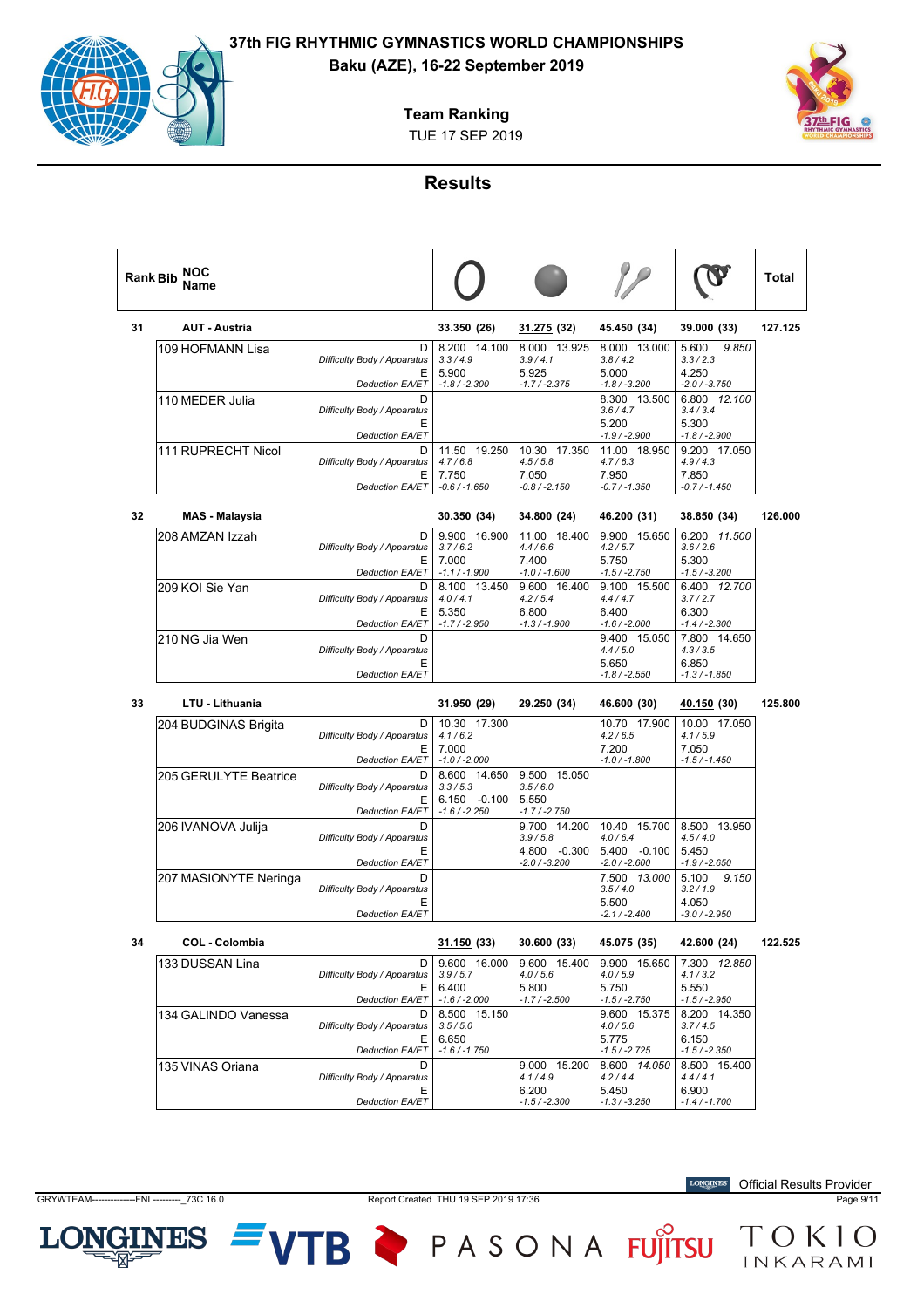# **Baku (AZE), 16-22 September 2019**

**Team Ranking**

TUE 17 SEP 2019



## **Results**

|    | NOC<br><b>Rank Bib</b><br>Name |                                       |                                           |                                           |                                         |                                             | Total   |
|----|--------------------------------|---------------------------------------|-------------------------------------------|-------------------------------------------|-----------------------------------------|---------------------------------------------|---------|
| 35 | <b>NOR - Norway</b>            |                                       | 30.200 (35)                               | 27.900 (37)                               | 45.700 (33)                             | 39.250 (32)                                 | 119.300 |
|    | 224 BRATSBERG Ingrid           | D<br>Difficulty Body / Apparatus      | 9.900 16.300<br>4.0 / 5.9                 | 7.200 11.950<br>3.8 / 3.4                 | 8.300 13.800<br>4.1/4.2                 | 7.300 11.800<br>4.3 / 3.0                   |         |
|    |                                | Ε<br><b>Deduction EA/ET</b>           | 6.400<br>$-1.6 / -2.000$                  | 5.050 -0.300<br>$-2.0 / -2.950$           | 5.500<br>$-1.4 / -3.100$                | 4.500<br>$-2.1 / -3.400$                    |         |
|    | 225 JUUL MOELLER Josephine     | D<br>Difficulty Body / Apparatus      | 8.900 13.900<br>4.1 / 4.8                 | 9.200 15.950<br>3.9 / 5.3                 | 10.10 16.100<br>3.7/6.4                 |                                             |         |
|    |                                | Ε<br><b>Deduction EA/ET</b>           | 5.300 -0.300<br>$-1.7 / -3.000$           | 6.750<br>$-1.1 / -2.150$                  | 6.000<br>$-1.8/ -2.200$                 |                                             |         |
|    | 226 STOYANOVA Anna             | D<br>Difficulty Body / Apparatus<br>Ε |                                           |                                           |                                         | 8.300 14.750<br>4.2 / 4.1<br>6.450          |         |
|    |                                | <b>Deduction EA/ET</b>                |                                           |                                           |                                         | $-1.4 / -2.150$                             |         |
|    | 227 TYNNING-BERGESTUEN         | D<br>Difficulty Body / Apparatus<br>Ε |                                           |                                           | 9.800 15.800<br>3.8/6.0<br>6.000        | 6.900 12.700<br>4.3/2.6<br>5.800            |         |
|    |                                | <b>Deduction EA/ET</b>                |                                           |                                           | $-1.6 / -2.400$                         | $-1.6 / -2.600$                             |         |
| 36 | CYP - Cyprus                   |                                       | 31.750 (31)                               | 27.800 (38)                               | 32.050 (41)                             | 24.150 (40)                                 | 115.750 |
|    | 140 ELLINA Eleni               | D<br>Difficulty Body / Apparatus<br>Е |                                           |                                           | 8.800 14.700<br>3.5/5.3<br>5.900        | 4.600<br>8.850<br>2.8/1.8<br>4.250          |         |
|    |                                | <b>Deduction EA/ET</b>                |                                           |                                           | -1.5 / -2.600                           | $-2.0$ / $-3.750$                           |         |
|    | 141 PINGOU Anastasia           | D<br>Difficulty Body / Apparatus<br>Е | 8.900 14.700<br>3.7/5.2<br>5.800          | 8.400 11.600<br>3.4/5.0<br>3.500 -0.300   |                                         |                                             |         |
|    |                                | Deduction EA/ET                       | $-1.8 / -2.400$                           | $-2.3 / -4.200$                           |                                         |                                             |         |
|    | 142 SKITTIDI Viktoria          | D<br>Difficulty Body / Apparatus<br>Е | 10.90 17.050<br>4.6/6.3<br>6.150          | 10.50 16.200<br>4.5/6.0<br>5.700          | 11.10 17.350<br>4.6/6.5<br>6.300 -0.050 | 9.300 15.300<br>4.9/4.4<br>6.000            |         |
|    |                                | <b>Deduction EA/ET</b>                | $-1.7/ -2.150$                            | $-1.5 / -2.800$                           | $-1.4 / -2.300$                         | $-1.8 / -2.200$                             |         |
| 37 | <b>CRO - Croatia</b>           |                                       | 25.400 (39)                               | <u>29.050</u> (35)                        | 39.300 (36)                             | 34.200 (36)                                 | 106.550 |
|    | 137 BOZIC Laura                | D<br>Difficulty Body / Apparatus      | 8.300 12.750<br>3.7/4.6                   | 9.800 16.600<br>4.2 / 5.6                 | 7.900 13.350<br>2.8/5.1                 | 7.100 12.800<br>3.9 / 3.2                   |         |
|    |                                | Ε<br><b>Deduction EA/ET</b>           | 4.450<br>$-2.0 / -3.550$                  | 6.800<br>$-1.4 / -1.800$                  | 5.500 -0.050<br>-1.9 / -2.600           | 5.700<br>$-1.7 / -2.600$                    |         |
|    | 138 RIBARIC Petra              | D<br>Difficulty Body / Apparatus<br>Е |                                           |                                           | 7.100 13.200<br>3.8 / 3.3<br>6.100      | 6.100 11.150<br>3.7/2.4<br>5.050            |         |
|    |                                | <b>Deduction EA/ET</b>                |                                           |                                           | $-1.4 / -2.500$                         | $-1.6 / -3.350$                             |         |
|    | 139 SAMBOL Lana                | D<br>Difficulty Body / Apparatus<br>Е | 8.300 12.650<br>3.1 / 5.2<br>4.350        | 6.300 12.450<br>2.2/4.1<br>$6.300 -0.150$ | 8.100 12.750<br>2.8/5.3<br>4.650        | 5.400 10.250<br>2.3/3.1<br>4.850            |         |
|    |                                | Deduction EA/ET                       | $-1.8 / -3.850$                           | $-1.4 / -2.300$                           | $-1.8 / -3.550$                         | -2.1 / -3.050                               |         |
| 38 | <b>RSA - South Africa</b>      |                                       | 28.200 (37)                               | 27.950 (36)                               | 37.950 (37)                             | <u>29.025</u> (39)                          | 106.200 |
|    | 240 BURGER Lilica              | D<br>Difficulty Body / Apparatus<br>Ε | 8.600 14.700<br>4.1 / 4.5<br>6.150 -0.050 | 7.900 13.600<br>3.3/4.6<br>5.700          | 9.200 15.100<br>4.4/4.8<br>5.900        | 6.800 12.100<br>4.2 / 2.6<br>5.350 -0.050   |         |
|    |                                | <b>Deduction EA/ET</b>                | $-1.4 / -2.450$                           | $-1.8 / -2.500$                           | $-1.4 / -2.700$                         | $-2.0 / -2.650$                             |         |
|    | 241 DEWAN Azra                 | D<br>Difficulty Body / Apparatus<br>Ε |                                           |                                           | 6.700 10.650<br>2.8/3.9<br>3.950        | 4.700<br>6.450<br>2.0 / 2.7<br>2.350 -0.600 |         |
|    |                                | Deduction EA/ET                       | 7.600 13.500                              |                                           | $-2.6 / -3.450$                         | $-2.5 / -5.150$                             |         |
|    | 242 GARDINER Shannon           | D<br>Difficulty Body / Apparatus<br>Е | 3.2 / 4.4<br>5.900                        | 7.600 14.350<br>4.0 / 3.6<br>6.750        | 7.500 12.200<br>3.6 / 3.9<br>4.700      | 6.600 10.475<br>3.4 / 3.2<br>3.875          |         |
|    |                                | Deduction EA/ET                       | $-1.5 / -2.600$                           | $-1.4 / -1.850$                           | $-1.8 / -3.500$                         | $-2.5 / -3.625$                             |         |

**LONG** 

INES

GRYWTEAM--------------FNL---------\_73C 16.0 Report Created THU 19 SEP 2019 17:36 Page 10/11

VTB PASONA FUJITSU TOKIO